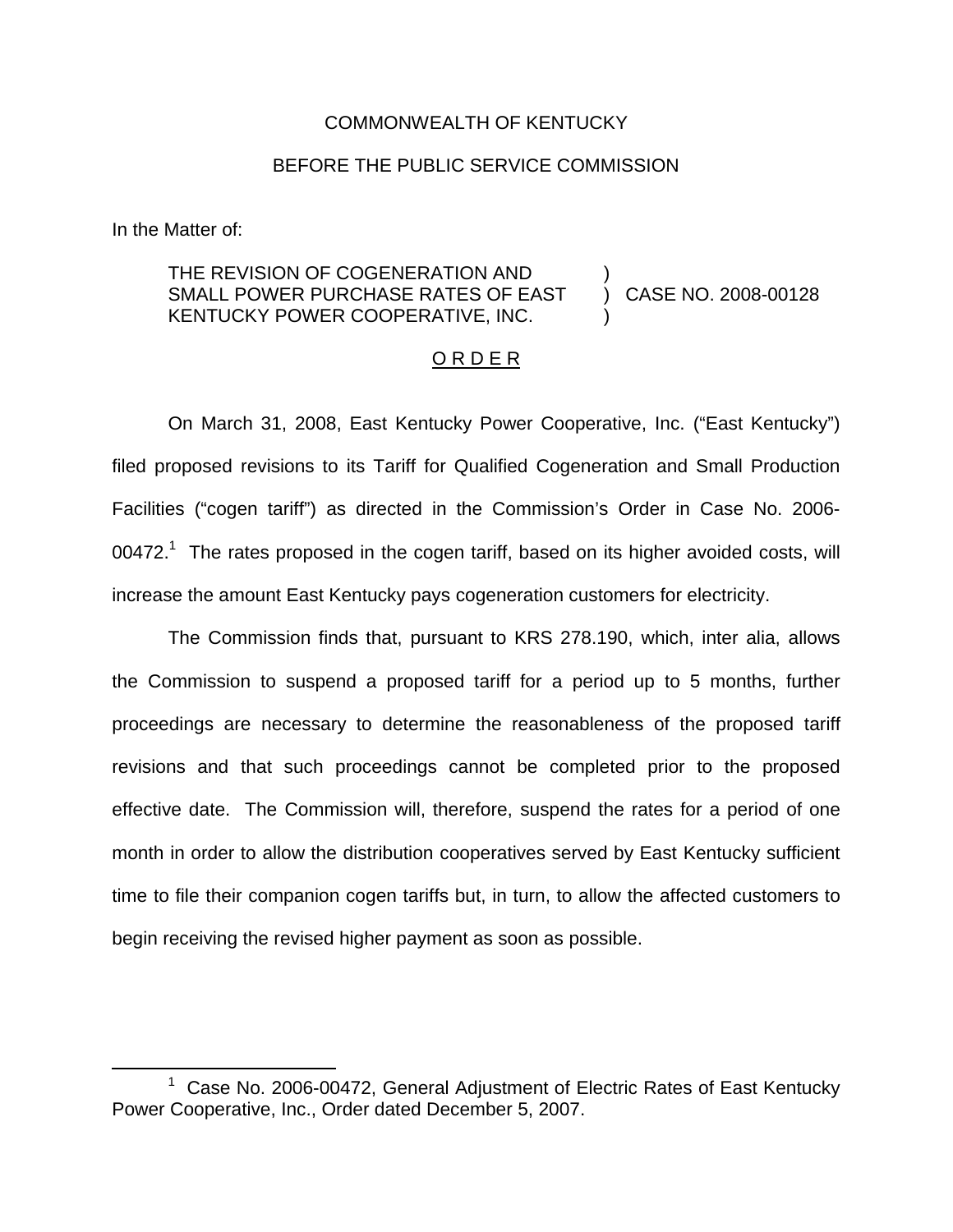IT IS THEREFORE ORDERED that:

1. The proposed rates are hereby suspended for a period of one month from May 1, 2008 to May 31, 2008, to be effective subject to change, with service rendered on and after June 1, 2008.

2. The procedural schedule set forth in Appendix A, which is attached hereto and incorporated herein, shall be followed.

a. Responses to requests for information shall be appropriately bound, tabbed and indexed and shall include the name of the witness responsible for responding to the questions related to the information provided, with copies to all parties of record and 6 copies to the Commission.

b. Each response shall be answered under oath or, for representatives of a public or private corporation or a partnership or association or a governmental agency, be accompanied by a signed certification of the preparer or person supervising the preparation of the response on behalf of the entity that the response is true and accurate to the best of that person's knowledge, information, and belief formed after a reasonable inquiry.

c. Any party shall make timely amendment to any prior responses if it obtains information which indicates that the response was incorrect when made or, though correct when made, is now incorrect in any material respect.

d. For any requests to which a party fails or refuses to furnish all or part of the requested information, that party shall provide a written explanation of the specific grounds for its failure to completely and precisely respond.

-2- Case No. 2008-00128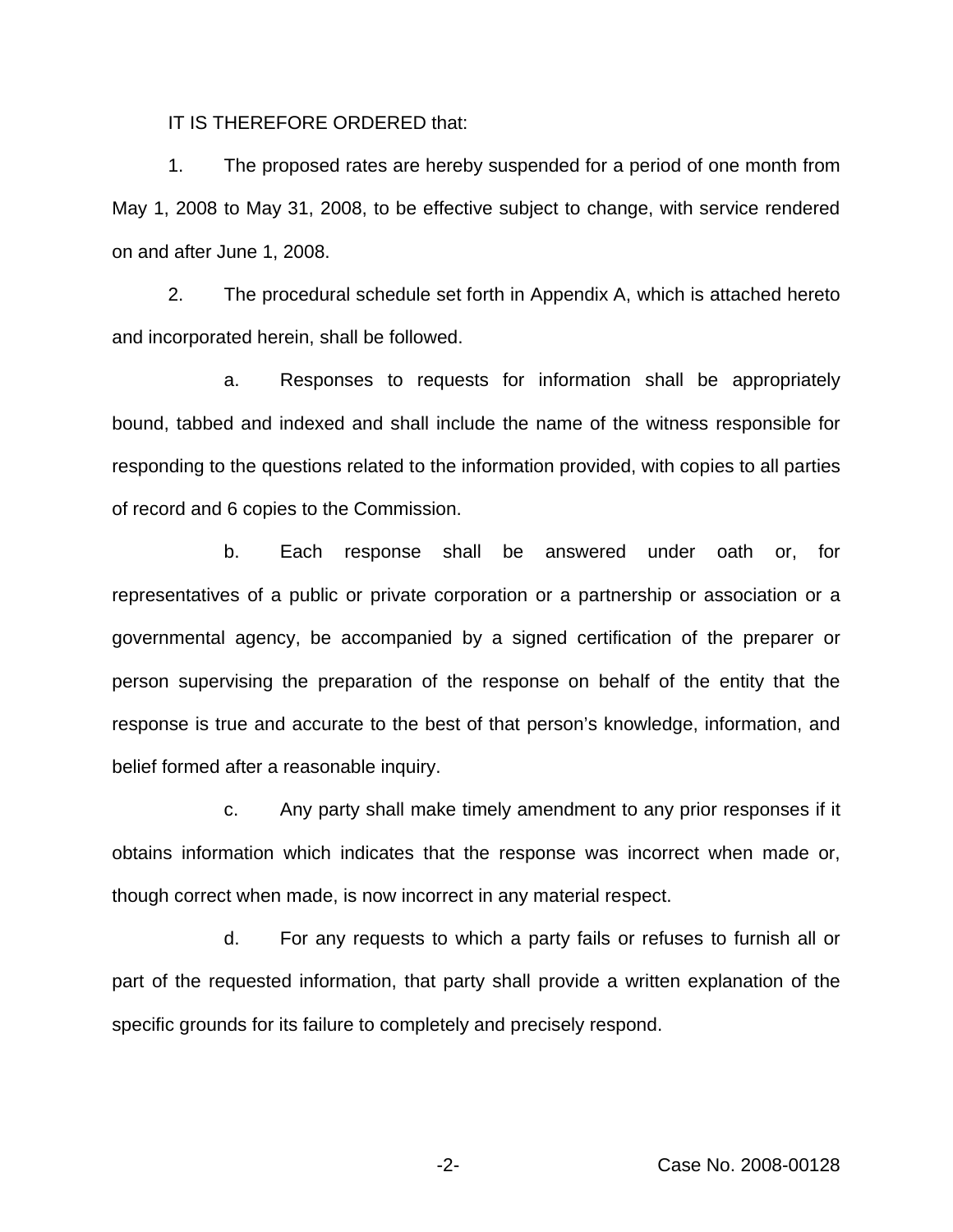3. Each distribution cooperative that East Kentucky serves is hereby made a party to this proceeding.

4. Each distribution cooperative served by East Kentucky shall file its revised cogen tariffs reflecting East Kentucky's proposed rates with the Commission no later than May 11, 2008 with an effective date of June 1, 2008.

Done at Frankfort, Kentucky, this 28<sup>th</sup> day of April, 2008.

By the Commission

Links cutive Director